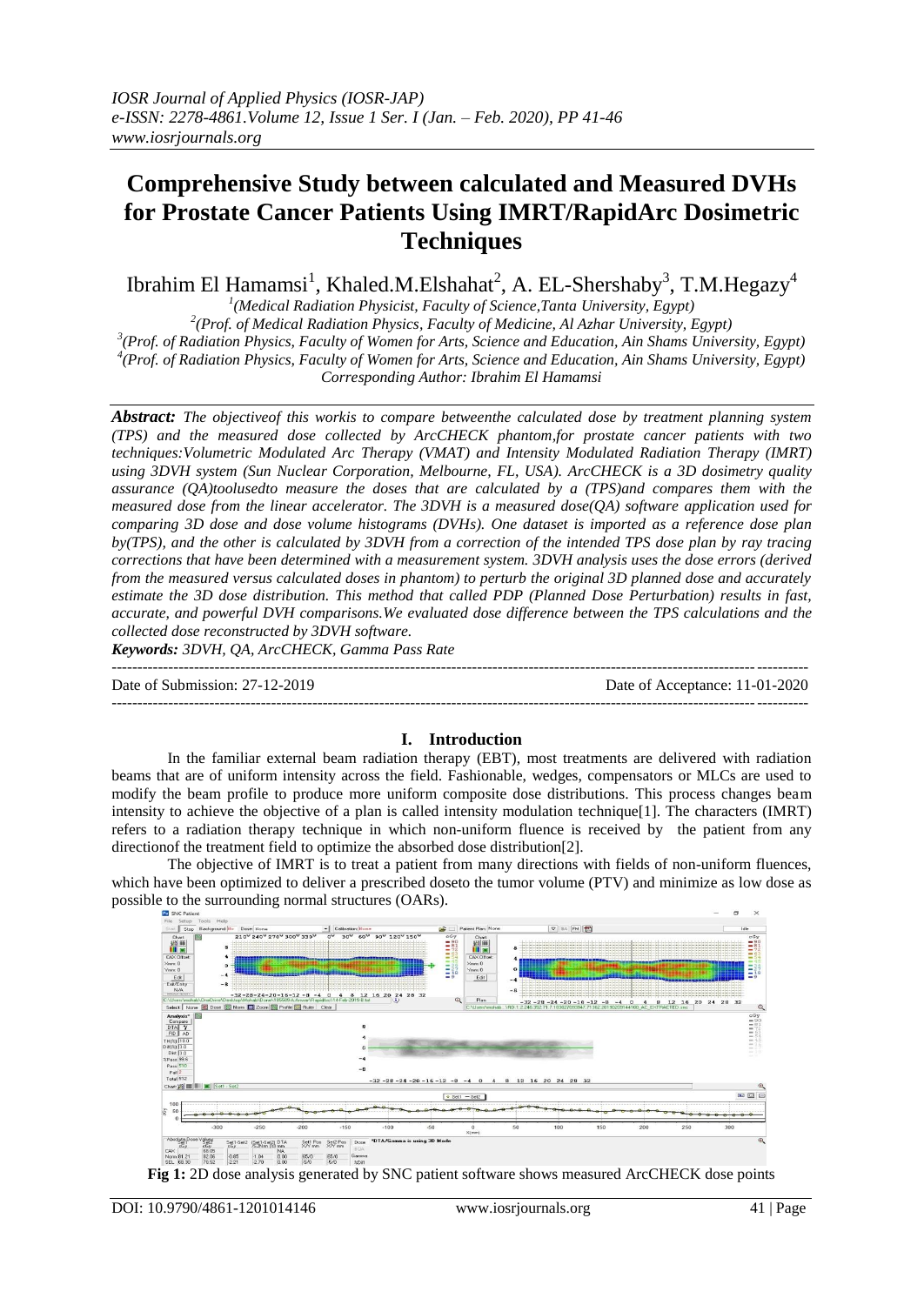RapidArc or VMAT, which based on direct optimization of dMLC with Interdigitation, Gantry Speed and Dose Rate has more complex optimization than IMRT because it carries radiation from each angle around the patient[3]. The volumetric-modulated arc therapy (VMAT) technique, which depends on gantry rotation, can decrease the time and intrafractional errors. The treatment plans using the IMRT or RapidArc techniques are automatically established through an optimization process. Subsequently, these techniques are eligible to modulate the dose constraint of the PTV and normal tissue in the optimization process and this process reforms the PTV coverage and dose deliveredtoorgans at risk (OARs)[4]. VMAT integrates the interest of dose conformity and efficiency of dose delivery by treating with the highest regulation of beam orientations and reduces the time waste. VMAT technique promotes continuous alternation of dose rate, gantry speed, and MLCs position. Whilst the intensity of beam aperture is alternated continuously with dose rate and gantry speed varied. And then, it is recommended that the IMRT and RapidArc plans be validated before treatment because of the intricacy of the delivery beam. The goal of pretreatment verification is to confirm the state of treatment machine and the precision of optimized treatment plan[5][6].

The pretreatment dosimetric verification comprises a comparison of a measurement dose with (TPS) calculated dose. In the past, the validation of treatment plans was executed out by using an ionizing chamber and a film dosimetry[7].



**Figure 2:** ArcCHECK Planned Dose Perturbation (ACPDP) calculation in 3DVH software (Sun nuclear)**.**

But, recently Sun Nuclear Corporation released a three-dimensional array such as ArcCHECK dosimetry systems which produced for pretreatment quality assurance (QA). ArcCHECK is water equivalent phantom, with a 3-dimensional array diode detectors designed to measurethecalculated dose that are collected, as defined by a TPS and compare this measurements with TPS dose [8]. When comparing the measured and the retroactive calculated dose in phantom, the gamma index (GI) that fuses the percentage dose difference (%DD) and the distance to agreement (DTA) is detected for each pixel. GI value>1 indicates that the measured absorbed dose agrees with the planned one within the passing criteria. The goodness of a treatment plan is thus determined through the assessment of the gamma passing rate (%GP), which represents the percentage of points that passed[9].

However, that device simply measure and evaluate the 2D dose distribution through gamma analysis; but the controversial issue at hand is to verify the dose for the tumor volume and health organs (OARs). Indeed there are several dosimetry systems that capable of estimation of patient dose based on QA measurement, such as the COMPASS system (IBA-Wellhofer, Germany), Dosimetry Check (Math Resolutions, Columbia), and 3DVH (Sun Nuclear Corporation, Florida). In this essay, we used the software program 3DVH with the ArcCHECK to scrutinize the correlation among %GP obtained during pretreatment QA tests. The signification of 3DVH software isloading beam measurements from a treatment plan and remodel 3-dimentional dose distribution within body structures for comparison with the calculated plan by TPS [10].

The 3DVH software uses conventional planar dose QA methods, such as MapCHECK, MapCHECK2, andEPIDose, to perform 3D patient dose and DVH (dose volume histogram) QA. 3DVH analysis uses the dose errors (derived from the measured versus calculated doses in phantom) to perturb the original 3D planned dose and accurately estimate the 3D patient dose. This patent-pending method that we call PDP (Planned Dose Perturbation) results in fast, accurate, and powerful DVH comparisons without introducing a new, error-prone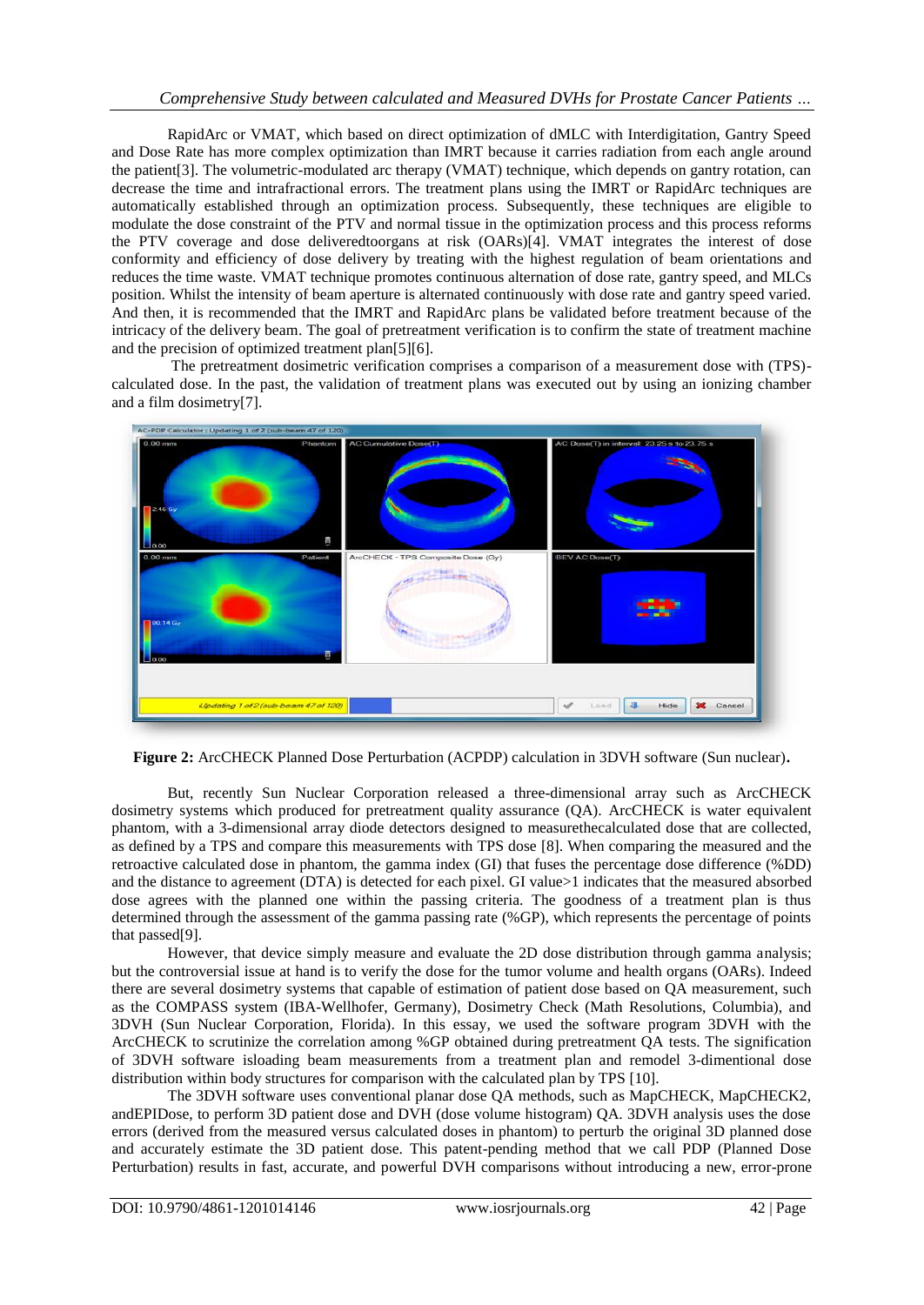independent dose calculation engine[11]. The goal of this research is to evaluate the comparison between the 3DVH software and three dimensional pretreatment QA systems using two different dosimetry techniques.

#### **II. Material and Method**

Treatment plans were generated for 30 prostate cancer patients received 76 Gy with standard fractionation (2 Gy/fr) with VMAT and IMRT using Eclipse planning system V13.7.14 (Varian Medical System, Palo Alto, California). These plans were computed using photon beams of Clinac® iX System with energy 10 MV. IMRT plans were optimized for five fields  $(220^6, 300^0, 0^0, 60^0, 60^0)$  and  $(140^0)$  where the collimator and couch were set to zero. The dose calculations were computed with AAA algorism. While VMAT plans used to two partial arcs (from  $230^{\circ}$  to  $130^{\circ}$ ) clockwise (CW) and counterclockwise (CCW) with collimator rotation  $(15^{\circ}$  / 345 $^{\circ}$ ) respectively. Firstly, verification plans were created using ArcCHECK phantom in Eclipse v13.7.14 Fig 1. ArcCHECK is a cylindrical phantom with a three-dimensional array of 1386 diode detectors, arranged in a spiral pattern, with 10 mm sensor spacing[12][13]. The measured dose distribution was analyzed by using SNC patient application "ArcCHECK" V6.7.3 (Sun Nuclear Corporation, Melbourne, FL, USA)" and 3DVH software V 3.3.1.

3DVH software evaluated the dose difference with the ArcCHECK planned dose perturbation (ACPDP) calculator (Figure1). The 3DVH software requires reference and comparison data; the patient plan DICOM files RT Plan, RT Dose and RT Structure as a reference and aMapCHECK measurement file with extension ".acml", to compare the dose difference between the ArcCHECK measurement and the TPS calculation. The dose portend by the ArcCHECK-Planned Dose Perturbation (ACPDP) was calculated from the patient plan DICOM files and the ArcCHECK plan DICOM files. These dose distributions could then be compared in terms of the DVH of each structure with the measured dose distribution. Further, the gamma pass rate was used to quantify the agreement between the calculations and measurements Fig 2.TG-218 and many guidelines have investigated the acceptance scales of patient quality assurance, and they have suggested the gamma pass rate should be  $\geq$  95% with 3% dose difference and 3 mm distance-to-agreement criterion [14]. The percentage dose differences%DDs were calculated for the planning target volume PTV and the organs at risk OAR with 3DVHsoftware. The maximum dose  $D_{Max}$ , the mean dose  $D_{Mean}$ , in addition to the volume received 95% of the dose V95 and the dose that covers2%, 50%and 98% of the volume D2, D50 and D98were calculated by "Eclipse v13.7.14". Whilst, for OARs, D<sub>Max</sub>, D<sub>Mean</sub> and V15, V25, V35, V50 and V70which were predicted by ACPDP–were compared with those of the TPS. The percentage dose difference %DD isdefined as:  $\%DD = (D_{3DVH} - D_{TPS})/D_{TPS} \times 100$ 

 $D_{3DVH}$  represents the dose by 3DVH, whereas  $D_{TPS}$  represents the dose calculated by Eclipse v13.7.14. The correlations between the gamma pass rate (3%/3mm, 2%/2mm and 1%/1mm criterion) and %DD were examined with MS Office Professional Plus "Excel" 2013.

| RapidArc       |                   |       |        |         | <b>IMRT</b>    |                   |       |        |         |
|----------------|-------------------|-------|--------|---------|----------------|-------------------|-------|--------|---------|
| Structure      | Parameter         | %DD   | r      | p-value | Structure      | Parameter         | %DD   | r      | p-value |
| <b>PTV</b>     | $D_{Mean}$        | 2.019 | 0.6939 | < 0.05  | <b>PTV</b>     | $D_{Mean}$        | 0.485 | 0.6919 | 0.05    |
| <b>PTV</b>     | $D_{98%}$         | 2.248 | 0.6658 | < 0.05  | <b>PTV</b>     | $D_{98%}$         | 1.183 | 0.7986 | < 0.05  |
| Rectum         | $D_{Mean}$        | 1.900 | 0.9966 | < 0.05  | Rectum         | $D_{Mean}$        | 3.211 | 0.9982 | < 0.05  |
| Rectum         | $V_{50}$ Gv       | 3.271 | 0.9982 | < 0.05  | Rectum         | $V_{50}\text{Gv}$ | 3.612 | 0.9969 | < 0.05  |
| <b>Bladder</b> | $D_{Mean}$        | 0.291 | 0.9994 | < 0.05  | <b>Bladder</b> | $D_{Mean}$        | 0.325 | 0.9995 | 0.05    |
| <b>Bladder</b> | $V_{50\text{Gv}}$ | 1.594 | 0.9987 | < 0.05  | <b>Bladder</b> | $V_{50\text{Gv}}$ | 2.23  | 0.9990 | < 0.05  |
| Lt.Femur       | $D_{Mean}$        | 0.970 | 0.9986 | < 0.05  | Lt.Femur       | $D_{Mean}$        | 3.081 | 0.9996 | < 0.05  |

Table 2: Percentage dose difference and correlation between %DD and gamma pass rate.

# **III. Results**

Prior 3D dose analyses, we recorded the 2D planar dose that was detected by ArcCHECK phantom V6.7.3 (Sun Nuclear Corporation). 2D gamma analyses showed goodharmony between the measured and calculated doses (gamma passing rate >97.5% for all patients (3%/3 mm, global normalization, threshold 10%)), proving that ordinary 2D patient-specific QA was mostly usefulness.Table 1 shows the mean gamma pass rates and standard deviations.

Resultant dose distributions which obtained from pretreatment verification plans; RT dose, RT plan and RT structure that exported from TPS were imported to the 3DVH software. The dose volume histograms calculated by 3DVH were compared with the DVHs predicted by the TPS using these parameters:  $D_{Mean} & V50$ for Rectum and Bladder,  $D_{Mean} & D_{Max}$  for Femoral Heads, and  $D_{Mean} & D98$  for PTV.

Table 2shows the %DDsbetweenArcCHECK measurements and Eclipse V13.7.14 for the PTV and OARs, for both techniques.The %DD was less than 3% for target volume, and 4% for normal organs for VMAT technique. The percentage dose difference was correlated with the gamma pass rate for  $D_{Mean}$  and D98 of PTV,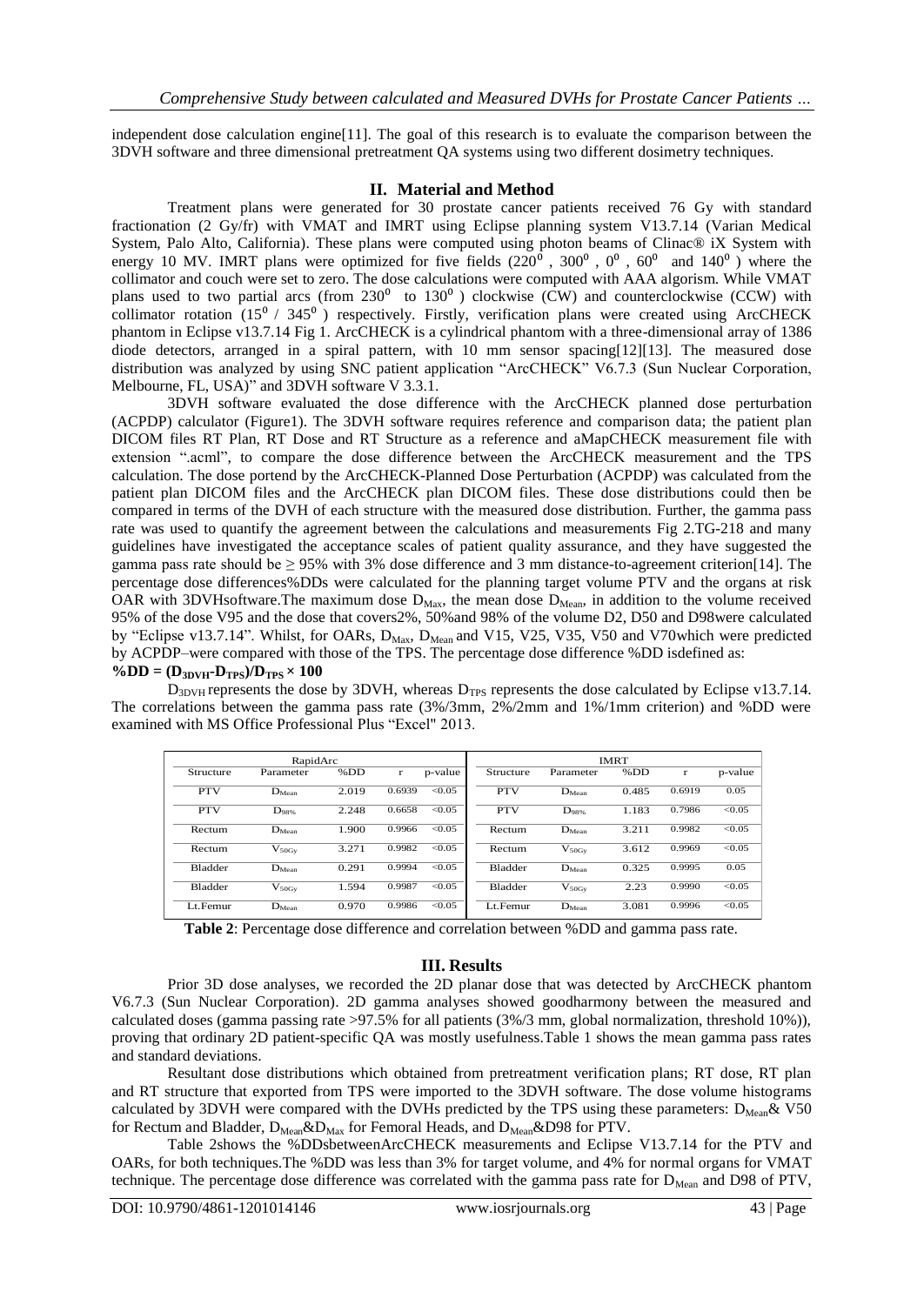$D_{Mean}$  and V50 of Rectum & Bladder,  $D_{Mean}$  and  $D_{Max}$  of Femoral heads (p<0.05). These results referred to a strong correlation (i.e.,  $r > 0.7$ ).

| RapidArc           |            |           |            |           |            |           |  |  |  |  |  |  |  |
|--------------------|------------|-----------|------------|-----------|------------|-----------|--|--|--|--|--|--|--|
| Gamma Pass<br>Rate | $3\%$ .3mm | <b>SD</b> | $2\%$ .2mm | <b>SD</b> | $1\%$ .1mm | <b>SD</b> |  |  |  |  |  |  |  |
| <b>ArcCHECK</b>    | 99.11      | 0.66      | 93.55      | 4.14      | 67.76      | 9.90      |  |  |  |  |  |  |  |
| 3DVH               | 99.24      | 0.22      | 97.80      | 0.54      | 85.05      | 3.54      |  |  |  |  |  |  |  |
| <b>IMRT</b>        |            |           |            |           |            |           |  |  |  |  |  |  |  |
| Gamma Pass<br>Rate | 3%.3mm     | <b>SD</b> | $2\%$ .2mm | <b>SD</b> | $1\%$ .1mm | <b>SD</b> |  |  |  |  |  |  |  |
| <b>ArcCHECK</b>    | 96.79      | 1.4       | 85.99      | 3.57      | 57.87      | 6.62      |  |  |  |  |  |  |  |
| 3DVH               | 98.03      | 0.99      | 90.95      | 2.34      | 68.59      | 6.32      |  |  |  |  |  |  |  |

**Table 1:** Gamma pass rates and standard deviations. **RapidArc**

On the other hand,the percentage dose differences in case of IMRT technique were smaller than those of VMAT. There was no statistical significance. Figures 3 and 4 show the relation between %DD and the gamma pass rate for each volume of IMRT technique. It can be seen that the percentage dose difference for the mean dose of PTV decreases with the increasing the gamma pass rate for both techniques. However, there was no apparent correlation for other volumes, except Rectum and Rt.Femur in case of IMRT.



**Figure 3:** Correlation between percentage dose difference and gamma pass rate for each structure in the cases of IMRT Technique.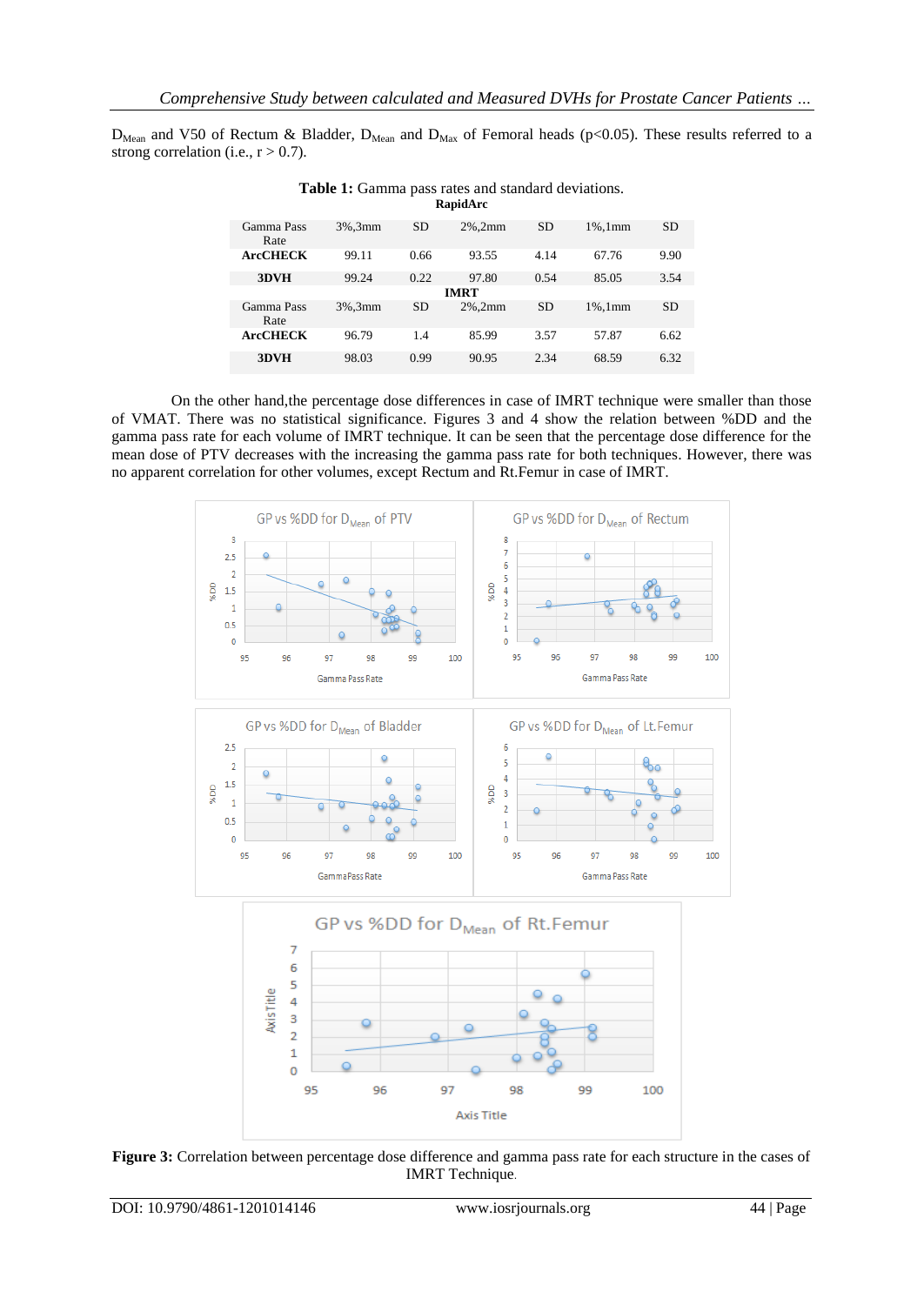

**Figure 4**: Correlation between percentage dose difference and gamma pass rate for each structure in the cases of VMAT Technique

# **IV. Discussion**

In external beam radiation therapy the precise patient positioning is essential with the usage of complicated treatment plans. Patient-specific pretreatment verification of advanced dosimetric techniques is strongly recommended for all patients in order to detect any potential errors in treatment planning process and machine deliverability, and is thus performed routinely in many clinics.

In this study, patient-specific pretreatment QA was performed with ArcCHECK dosimetric device, and analyzed by 3DVH software. Furthermore, the percentage dose difference and the mean gamma pass rates were evaluated for PTV and OARs. The accuracy of the ArcCHECK-3DVH system has been validated by several authors, such as Infusino et al.[15].Our study is to confirm IMRT and VMAT QA with ArcCHECK detector, and to compare the results with those of the 3DVH software. The gamma pass rate evaluated with this cylindrical phantom and 3DVH software. Although the results for both treatment techniques matched well.

IMRT leads to an increase in monitor units comparable with VMAT and therefore is likely to increase the integral dose[16]. The decrease in MUs required with VMAT reduces exposure to leaked radiation from the gantry head, which is a concern regarding the development of second cancers. However VMAT delivers dose circumferentially around patients, potentially leading to an increase in the volume of tissue exposed to low radiation doses[17]. While we found that the monitor units with VMAT was significantly lower than for IMRT, as both the delivered dose distribution and leakage radiation play a role in depositing dose outside the treatment volume.